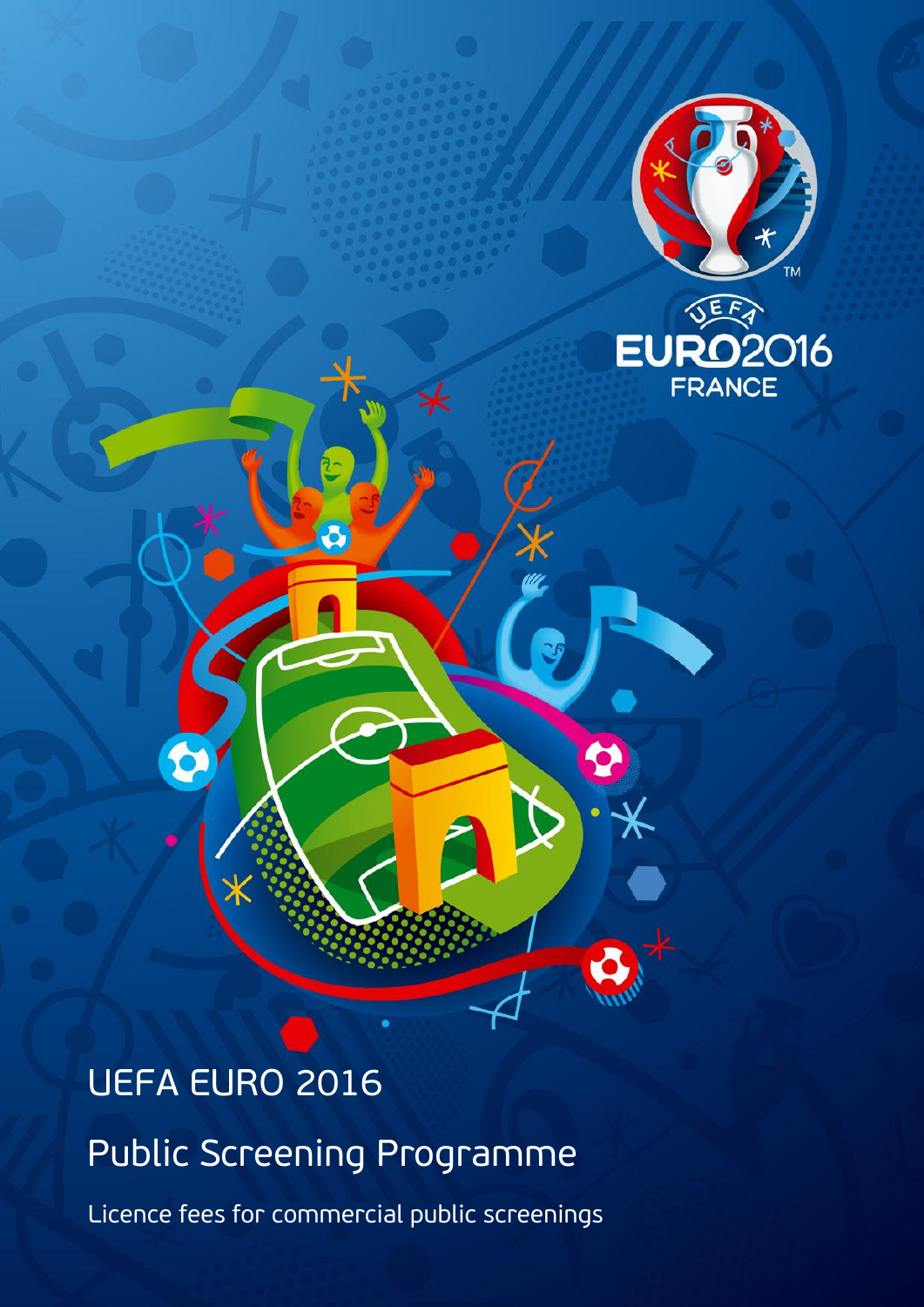

# **Introduction**

This document contains an overview of the licence fees payable to UEFA in respect of commercial public screenings of UEFA EURO 2016™ matches.

A commercial public screening licence is required if a public screening event involves any of the following features:

- Sponsoring (i.e. brand exposure for third parties) or other association rights
- The payment of an entry fee
- The generation of revenues or other commercial purposes (e.g. the sale of food and beverages ("F&B") and/or the distribution/sale of goods)

In order to verify whether the public screening event you intend to organise constitutes a "commercial public screening event", please read the UEFA EURO 2016 Public Screening Licensing programme general outline on [www.uefa.com](http://www.uefa.com/) and the [terms and conditions.](http://www.uefa.com/MultimediaFiles/Download/competitions/General/02/26/89/94/2268994_DOWNLOAD.pdf) When applying for a licence, you will be asked to provide certain information, which will also help determine whether a commercial or a non-commercial public screening licence is required for your event.

#### **NOTES:**

- 1) Please note that the [terms and conditions](http://www.uefa.com/MultimediaFiles/Download/competitions/General/02/26/89/94/2268994_DOWNLOAD.pdf) require that all sponsorship opportunities must first be offered to the official UEFA EURO 2016 partners. After that (and only as of March 1, 2016), other parties can be approached provided that they are not a direct or indirect competitor of the official UEFA EURO 2016 partners.
- 2) Bars/Hotels/Restaurants that normally show sports programming on screens in their premises and have all the appropriate local authorisations to do so (including a 'commercial premises' TV subscription) do not require a public screening licence from UEFA, provided that the screenings are not sponsored and no entry fee is charged to attend the screening of the matches.
- 3) Events that have a maximum capacity of 300 spectators at any given time and where the only commercial activity is the sale of F&B (i.e. no sponsoring/entry fee), are exempt from paying a licence fee to UEFA. Such events do still need to comply with the standard [terms and conditions.](http://www.uefa.com/MultimediaFiles/Download/competitions/General/02/26/89/94/2268994_DOWNLOAD.pdf)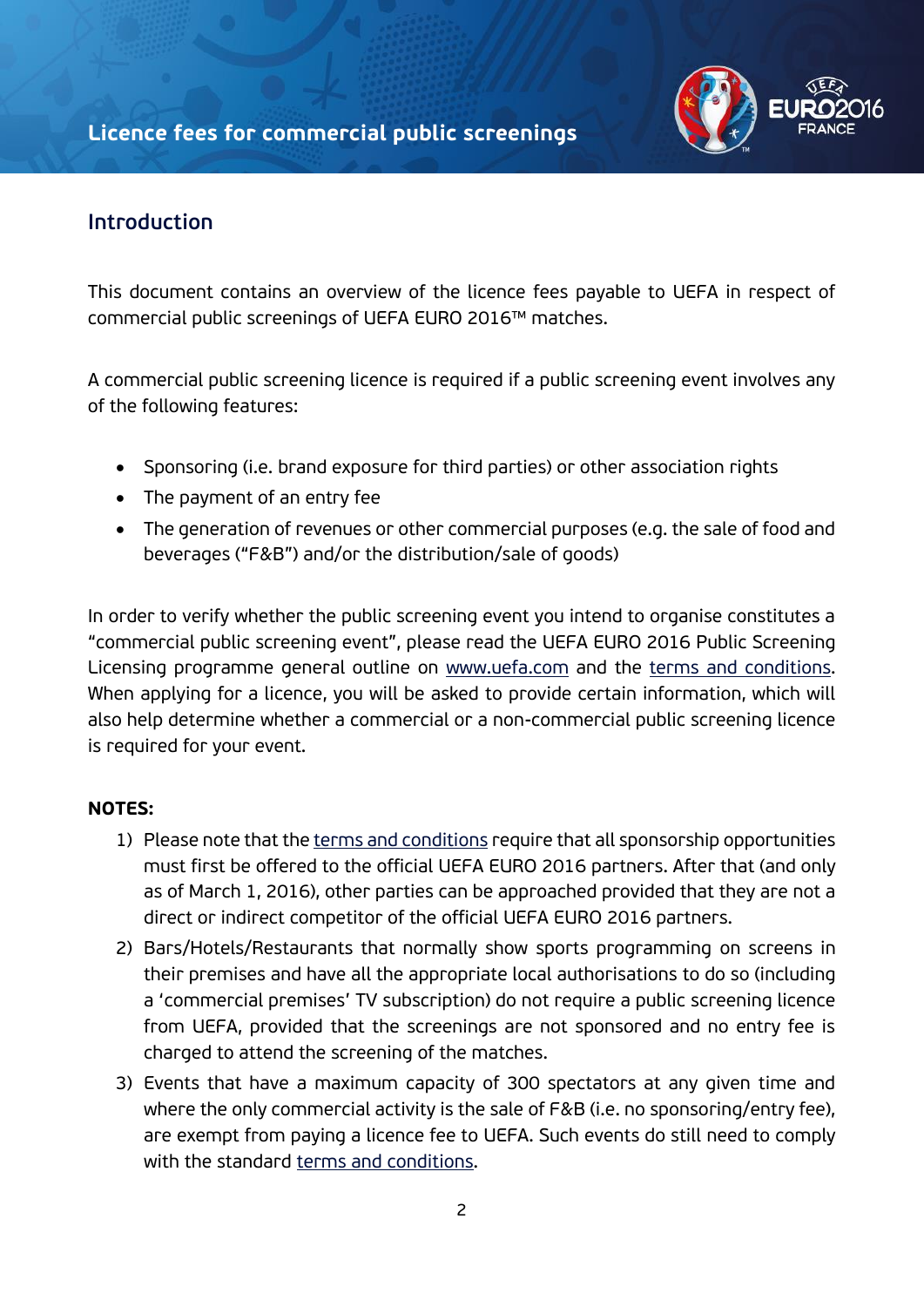

## **Fees**

The licence fees are calculated on a 'spectator capacity' basis. For simplicity, UEFA has identified five (5) capacity categories set out below, each of which has a different fee associated to it. The rationale being that events attracting greater spectator numbers are likely to generate more revenues.

| Category | <b>Spectator capacity</b> | <b>Price</b> |
|----------|---------------------------|--------------|
|          | $300 - 1000$              | €500         |
|          | 1001 - 2500               | €1.000       |
| っ        | $2501 - 5000$             | €2.500       |
|          | $5001 - 10000$            | €5.000       |
| 5        | 10 000+                   | €8.000       |

Licence fees are only payable to UEFA upon approval by UEFA of your request for a commercial public screening licence. The licence itself will not take effect or be issued unless and until all amounts due are received by UEFA. All fees are stated and payable in Euros and must be paid by credit card. Therefore, in order to avoid payment issues, please make sure that your credit card limit covers the amount due. VAT is not included in the fees and, if applicable, is payable by the licensee directly via self-declaration to the relevant tax authorities. UEFA will not calculate or collect any VAT. Fees paid are nonrefundable. If you intend to use different locations, please be advised that you will have to pay the relevant fee for each individual location (fees are calculated according to the categories/fees described above).

Some practical examples outlining how the licence fees are calculated are set out on the next pages. If you have any question, please send an email to: [publicscreeningEURO2016@caa11.com.](mailto:publicscreeningEURO2016@caa11.com)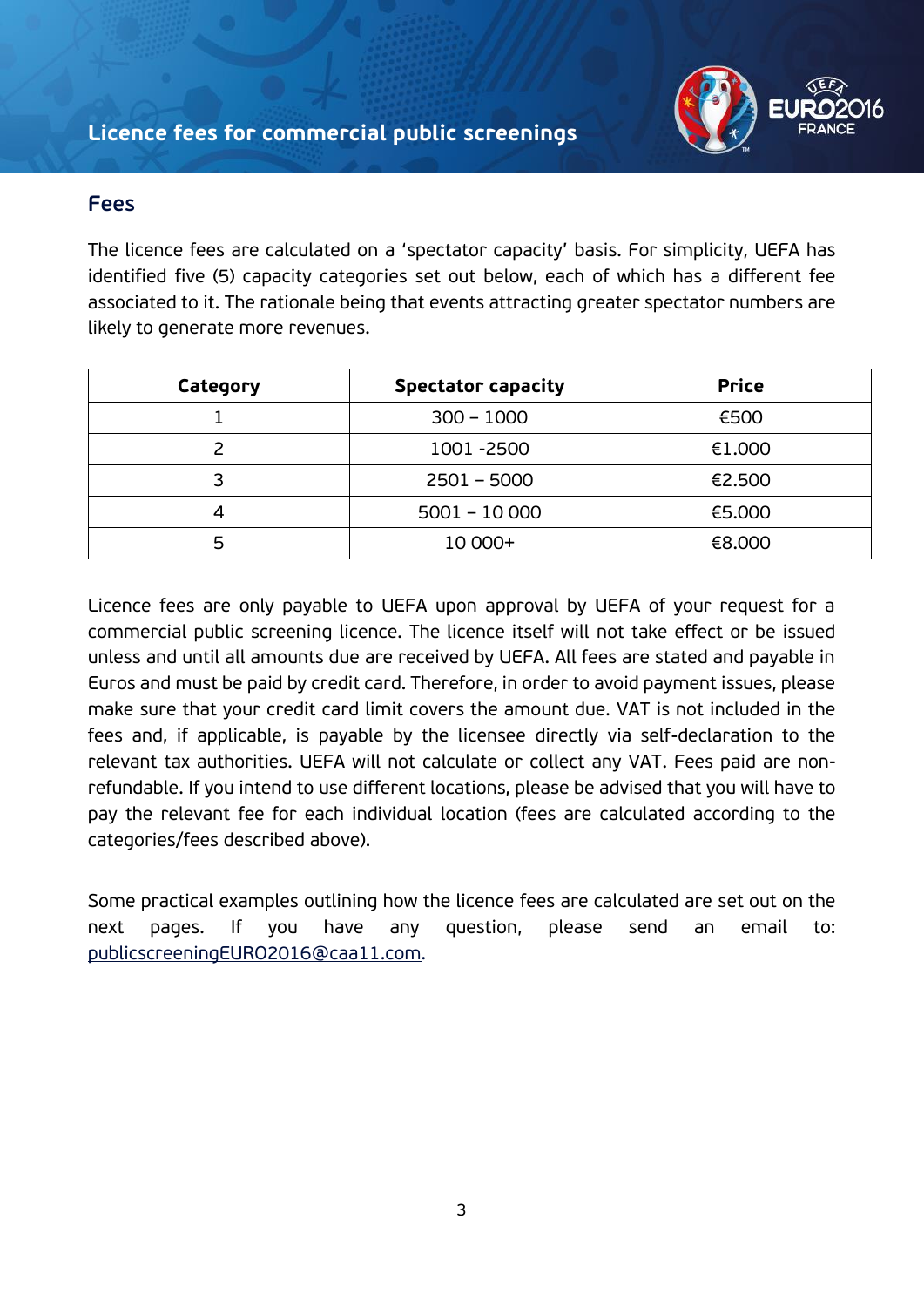

## **Examples (for illustration purposes only)**

#### Example 1

City 'Y' intends to organise a public screening event on a location with a spectator capacity of 3200 persons. City 'Y' does not want the spectators to bring their own drinks (it is concerned that glass bottles may pose a security risk) and, therefore, only allows the consumption of food and beverages that are purchased on-site. In addition and to cover its costs, City 'Y' has asked the local McDonald's to sponsor the event.

In this case, there are two types of commercial activation (sale of F&B as well as sponsoring) – accordingly, this event would be considered a commercial public screening event. City 'Y' must request (and obtain) a licence from UEFA. The licence fee payable for such public screening event is calculated following the categories/fees described above:

A spectator capacity of 3200 persons (category 3) =  $\epsilon$ 2.500

## Example 2

City 'X' intends to organise a public screening which is similar to City 'Y''s event referred to in the example above. It also has a spectator capacity of 3200 persons However, the event will not have any sponsoring, no food or drinks are sold on-site and no entrance fee is charged.

In this case, City 'X' will also have to request (and obtain) a public screening licence via [www.uefa.com.](http://www.uefa.com/) However, since there is no commercial activation of the event (no sale of F&B, no entrance fee, no sponsoring), the event would be considered a non-commercial public screening event. Accordingly, no licence fees are payable to UEFA.

#### Example 3

Bar 'Z' wants to offer its guests the opportunity to follow UEFA EURO 2016 matches. As part of its normal business, bar 'Z' shows sporting events throughout the year and has an annual 'commercial premises' TV subscription. Furthermore bar 'Z' pays the applicable fees for the retransmission of music, commentary etc. to the local licensing authority and has all other necessary permits and authorisations in line with applicable law in the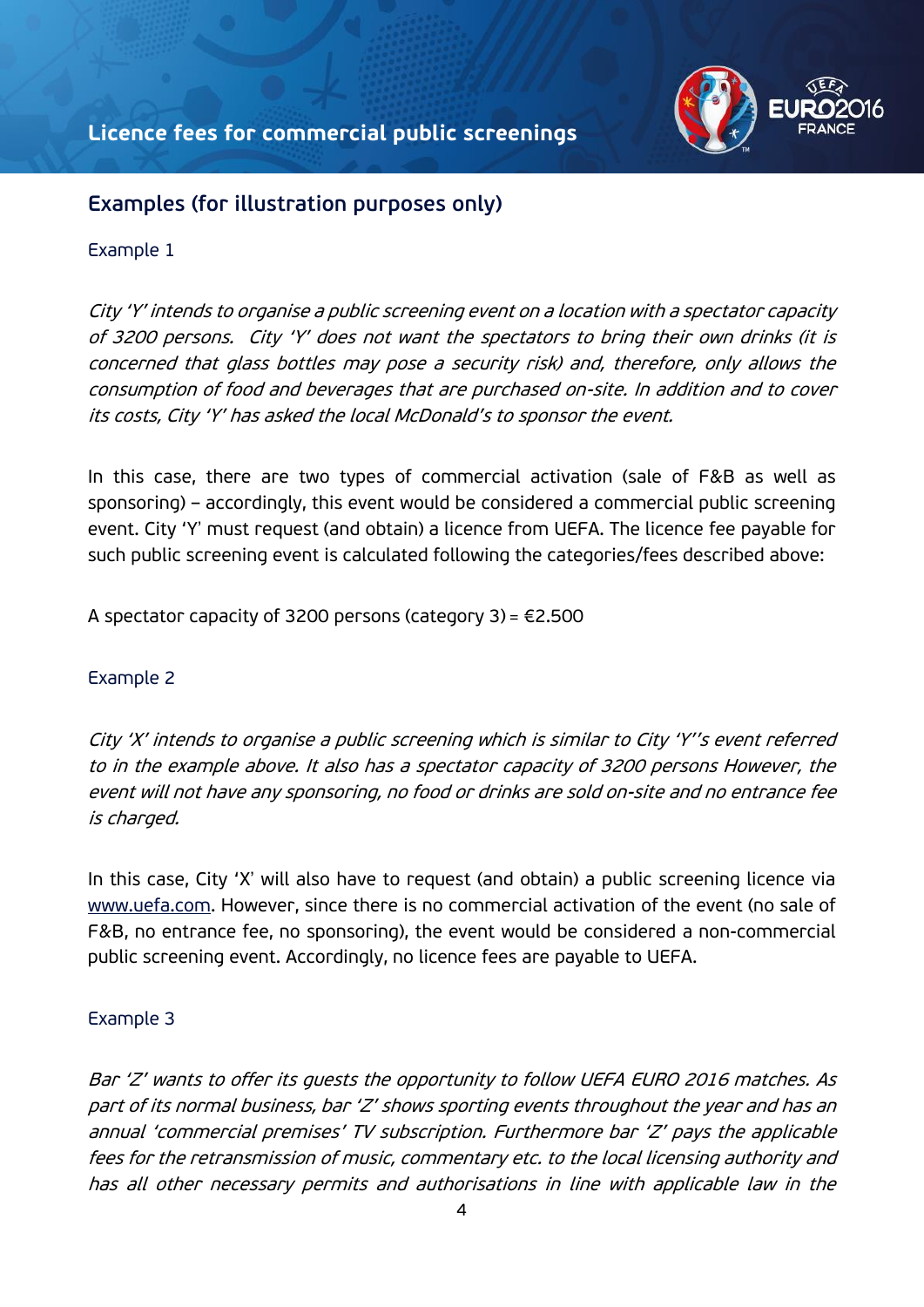## **Licence fees for commercial public screenings**



territory to show televised content on its premises. Finally bar 'Z' does not deploy any additional commercial activities in connection to the screening of UEFA EURO 2016 matches (i.e. sponsoring or charging of an entry fee).

In this case, bar 'Z' will not have to request a public screening licence from UEFA. , given that it is 'business as usual' for bar 'Z' and it has all necessary local authorisations normally required to operate the screens present in its premises.

#### Example 4

Event agency 'W*♥*Football' wants to offer a full 'public screening experience' package to three (3) different cities in Germany. Each event will include a screen and full operational support (technical, security, F&B sales etc.). All three (3) cities express an interest but each city, in order to cover its costs, would like to have the event sponsored. Also, in order to control the expected crowds in line with a requirement expressed by the local authorities, the cities want to charge a nominal entrance fee of  $\in 2,$ -. The event in City 'A' will have a spectator capacity of 7000. The event in city 'B' will hold a maximum of 11 000 spectators and finally the even in city 'C' would potentially be attended by a maximum of 2700 people.

There are three (3) commercial activations at each proposed public screening event: F&B sales, sponsoring and entrance fees. In this case, three (3) public screening licences need to be requested: one (1) for each location. It is at UEFA's discretion to approve or reject each individual licence request. From a financial perspective, the following fees will apply for each screening event location:

City A: a spectator capacity of 7000 persons (category 4) =  $\epsilon$ 5.000 City B: a spectator capacity of 11 000 persons (category 5) =  $\epsilon$ 8.000 City C: a spectator capacity of 2700 persons (category 3):  $=$   $\in$ 2.500

The licences can be requested either by the event agency or by the cities themselves (who in turn could then hire the event agency to run the actual event).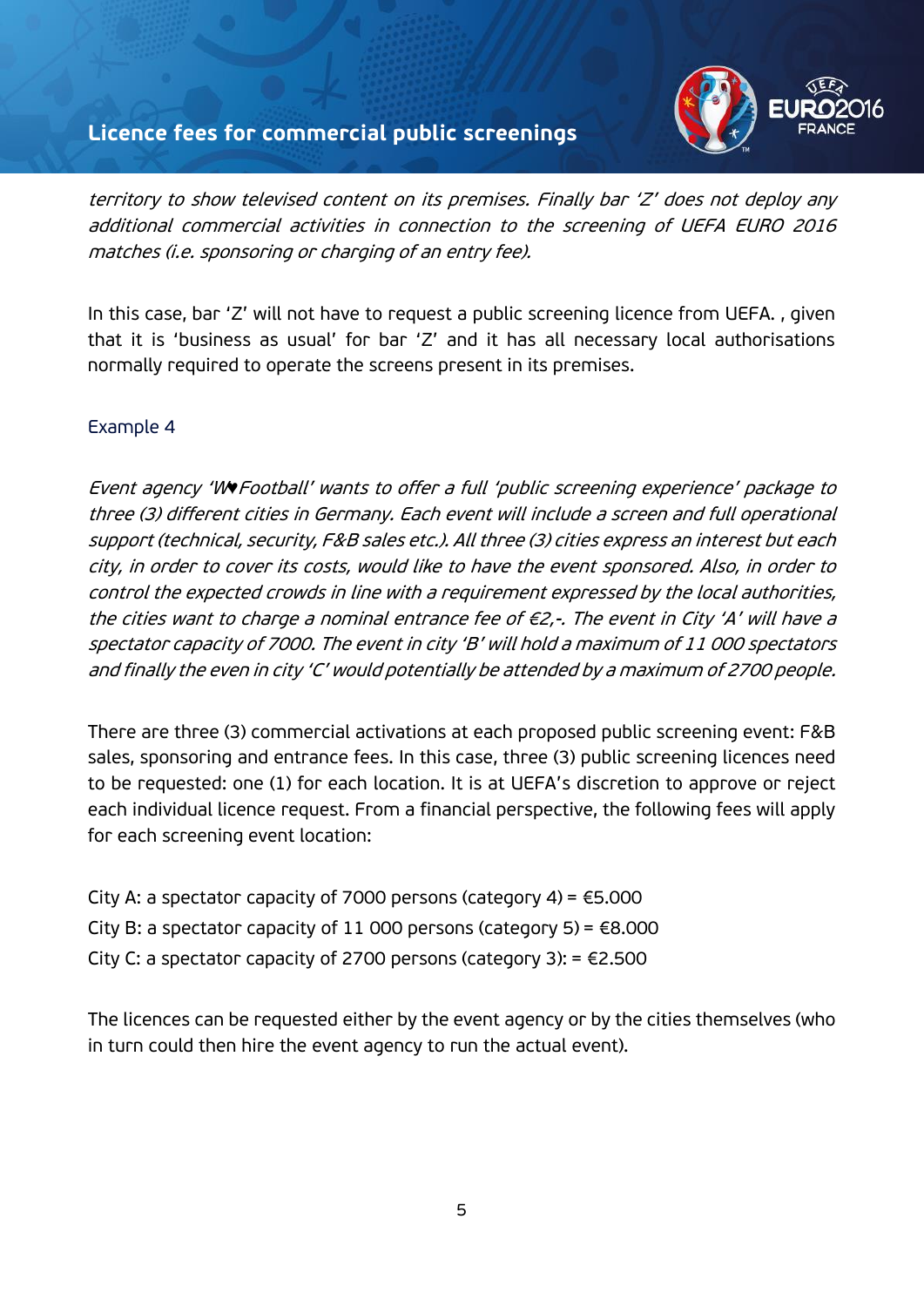# **Licence fees for commercial public screenings**



#### Example 5

Amateur Football Club 'V' intends to organise a public screening event for its members. The club-house has a maximum capacity of 100 persons and the football club does not intend to sell any food and beverage. The entry will be free of charge for all the participants and the event will not be sponsored.

In this case, since there is no commercial activation of the event and the maximum number of spectators potentially attending the event is less than 300 persons, Football Club 'V' will not have to request a public screening licence from UEFA.

#### **Further useful information**

- [UEFA EURO 2016™ Public Screening Licence Terms and Conditions](http://www.uefa.com/MultimediaFiles/Download/competitions/General/02/26/89/94/2268994_DOWNLOAD.pdf)
- [Frequently Asked Questions](http://www.uefa.com/MultimediaFiles/Download/competitions/General/02/26/91/83/2269183_DOWNLOAD.pdf)

#### **Contact details UEFA**

CAA11, UEFA's dedicated commercial agent for National Team Football, is responsible for the implementation of the UEFA EURO 2016 Public Screening Licensing Programme. For any question on the programme, please contact CAA11 at [publicscreeningEURO2016@caa11.com.](mailto:publicscreeningEURO2016@caa11.com)